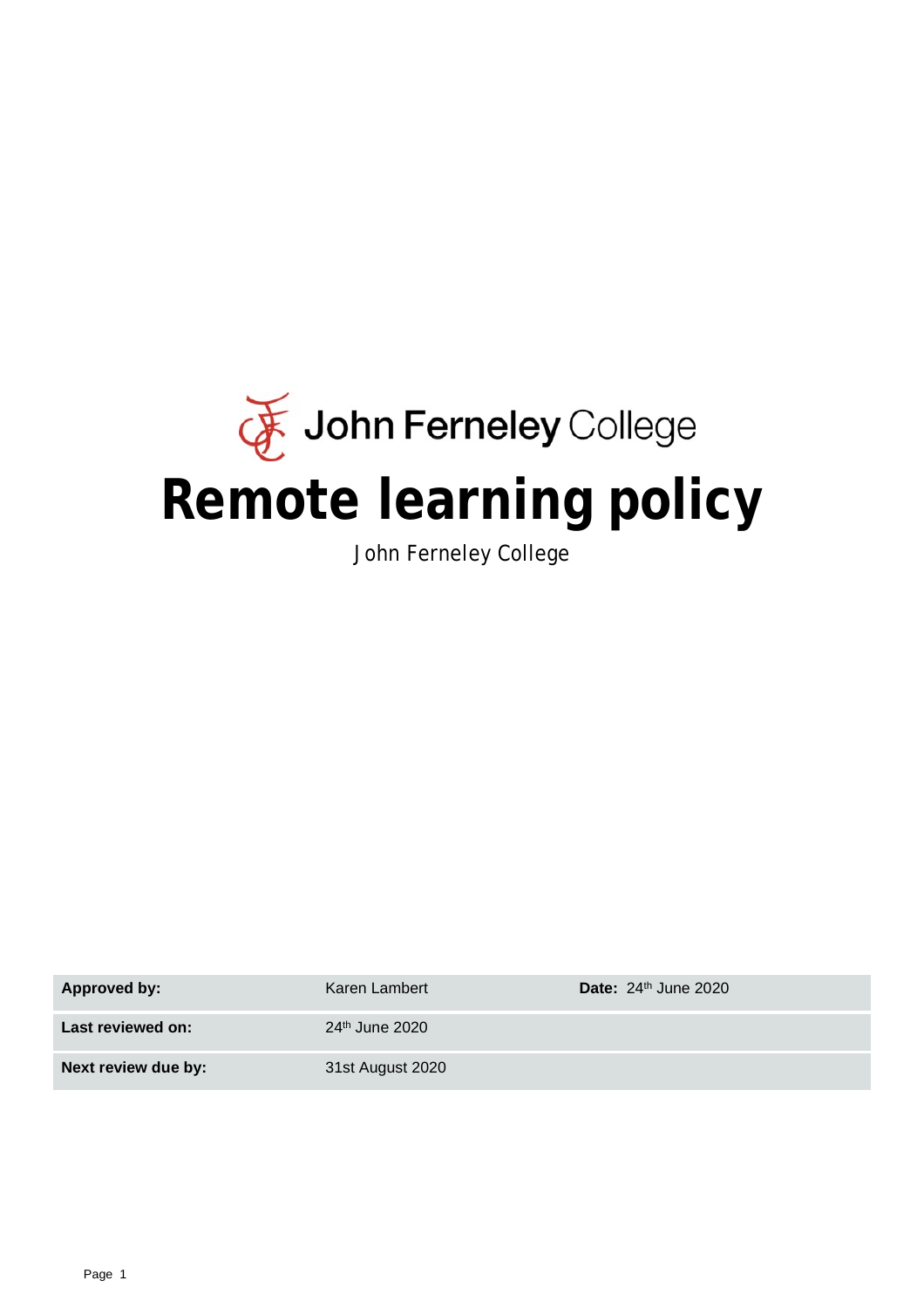

# **Contents**

## <span id="page-1-0"></span>**1. Aims**

This remote learning policy for staff aims to:

- Ensure consistency in the approach to remote learning for pupils who aren't in school
- Set out expectations for all members of the school community with regards to remote learning
- Provide appropriate guidelines for data protection

# <span id="page-1-1"></span>**2. Roles and responsibilities**

This section will outline the roles and responsibilities of key people in relation to remote learning.

This will be revisited and possibly altered as the current situation changes.

## **2.1 Teachers**

When providing remote learning, teachers must be available during their usual working hours.

If they are unable to work for any reason during this time, for example due to sickness or caring for a dependent, they should report this using the normal absence procedure.

When providing remote learning, teachers are responsible for:

 $\geq$  Setting work:

- o Teams for remote learning have been set up for larger subjects, so staff may divide year group responsibility. If you are the sole remote learning teacher for a subject, you are responsible for all the remote learning for that subject across the school
- o Work needs to be sufficient to meet the requirements of the remote learning timetable
- o Work should be set in line with the deadlines set out by SLT.
- All work should be uploaded to Microsoft Teams
- o The remote learning team will need to correspond with the mentor team for Year 10. They should look at the fact testing spreadsheet to ascertain how the students are doing with the work.

> Providing feedback on work:

- o Year 10 students have access to Microsoft Teams so students can request feedback and support this way.
- o Currently there is no whole school expectation for students to be submitting work. This decision is at the discretion of the Head of Department and relates to course requirements.

Xeeping in touch with pupils who aren't in school and their parents: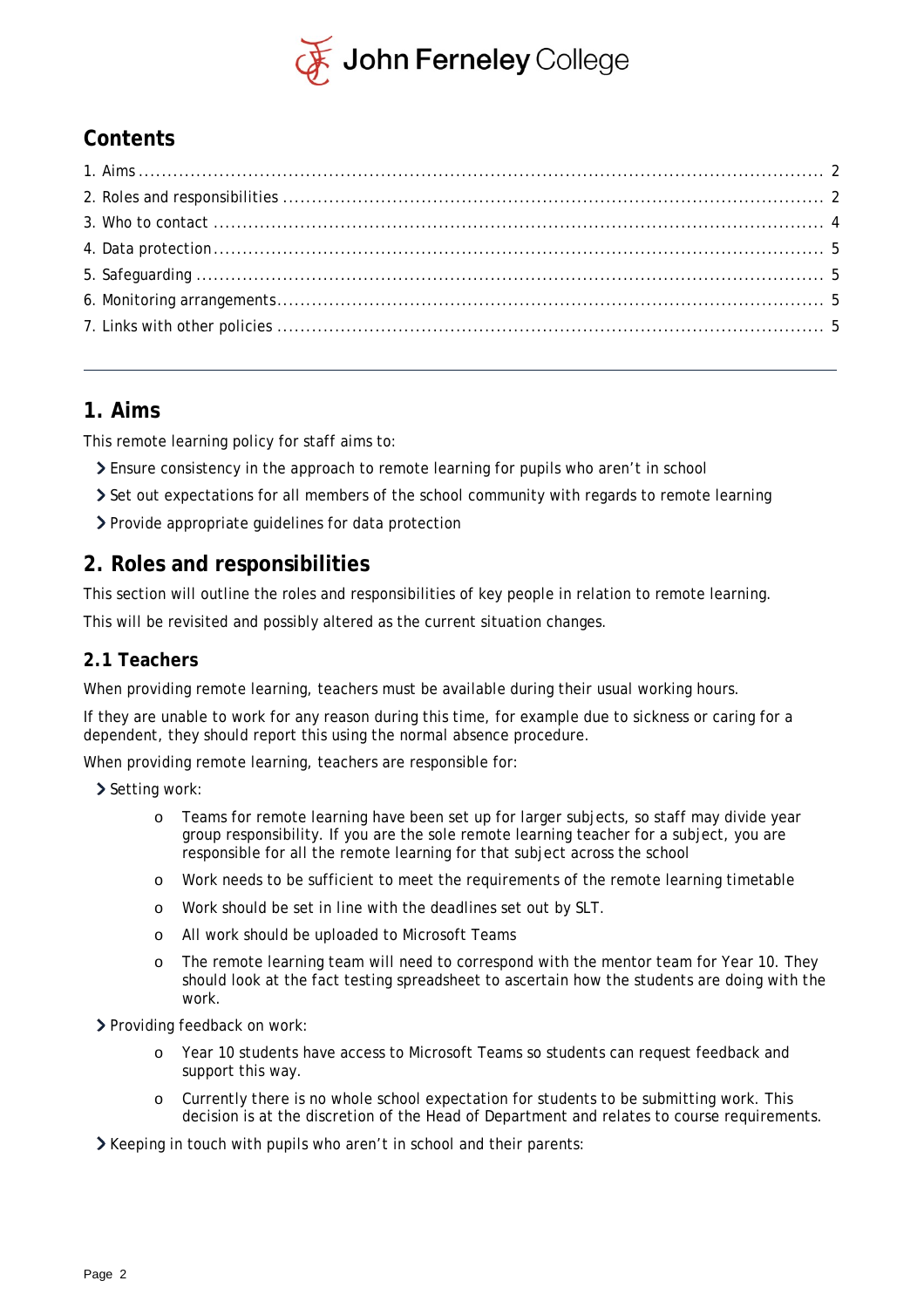

- o Tutors are expected to make weekly contact with their tutees via phone call or email, as a welfare check predominantly but can cover remote learning also.
- o Staff should continue to adhere to the school policy related to parental communication. They should reply within 48 hours.
- o If a student or parent has a complaint, they should pass this directly to the Head of Year or SLT. If there is a safeguarding concern, they should follow the safeguarding procedure.
- o When making contact, staff should try to encourage students to complete work. If there any issues or concern, they should report this to a member of SLT or the Head of Year.

Attending virtual meetings with staff, parents and pupils:

Staff need to be aware of GDPR concerns during virtual meetings. They should ensure that no personal information is on display around them

The Year 10 mentor team will need to liaise with the remote learning team; this will be coordinated via SLT. The mentor team are not expected to be providing work for students working at home. However, they are expected to maintain contact with their tutor group.

#### **2.2 Teaching assistants**

LSAs will be required to work in the JFC hub for vulnerable and reluctant learners.

If they're unable to work for any reason during this time, for example due to sickness or caring for a dependent, they should report this using the normal absence procedure.

When working at the JFC hub, LSAs are responsible for:

Supporting pupils who are in school with learning remotely:

- o All students in their assigned bubble
- o Ensure they have equipment and are engaging with the learning
- o Ensure students are adhering to the health and safety protocols

#### **2.3 Heads of Department**

Alongside their teaching responsibilities, Heads of Department are responsible for:

- Considering whether any aspects of the subject curriculum need to change to accommodate remote learning
- Working with teachers teaching their subject remotely to make sure all work set is appropriate and consistent
- Working with other HoDs and SLT to make sure work set remotely across all subjects is appropriate and consistent, and deadlines are being set an appropriate distance away from each other
- Monitoring the remote work set by teachers in their subject explain how they'll do this, such as through regular meetings with teachers or by reviewing work set
- Alerting teachers to resources they can use to teach their subject remotely

#### **2.4 SLT**

Alongside any teaching responsibilities, SLT are responsible for:

- Co-ordinating the remote learning approach across the school JJ/HR
- Monitoring the effectiveness of remote learning through feedback from staff and students. The remote learning team will meet weekly to monitor the process.
- Monitoring the security of remote learning systems, including data protection and safeguarding considerations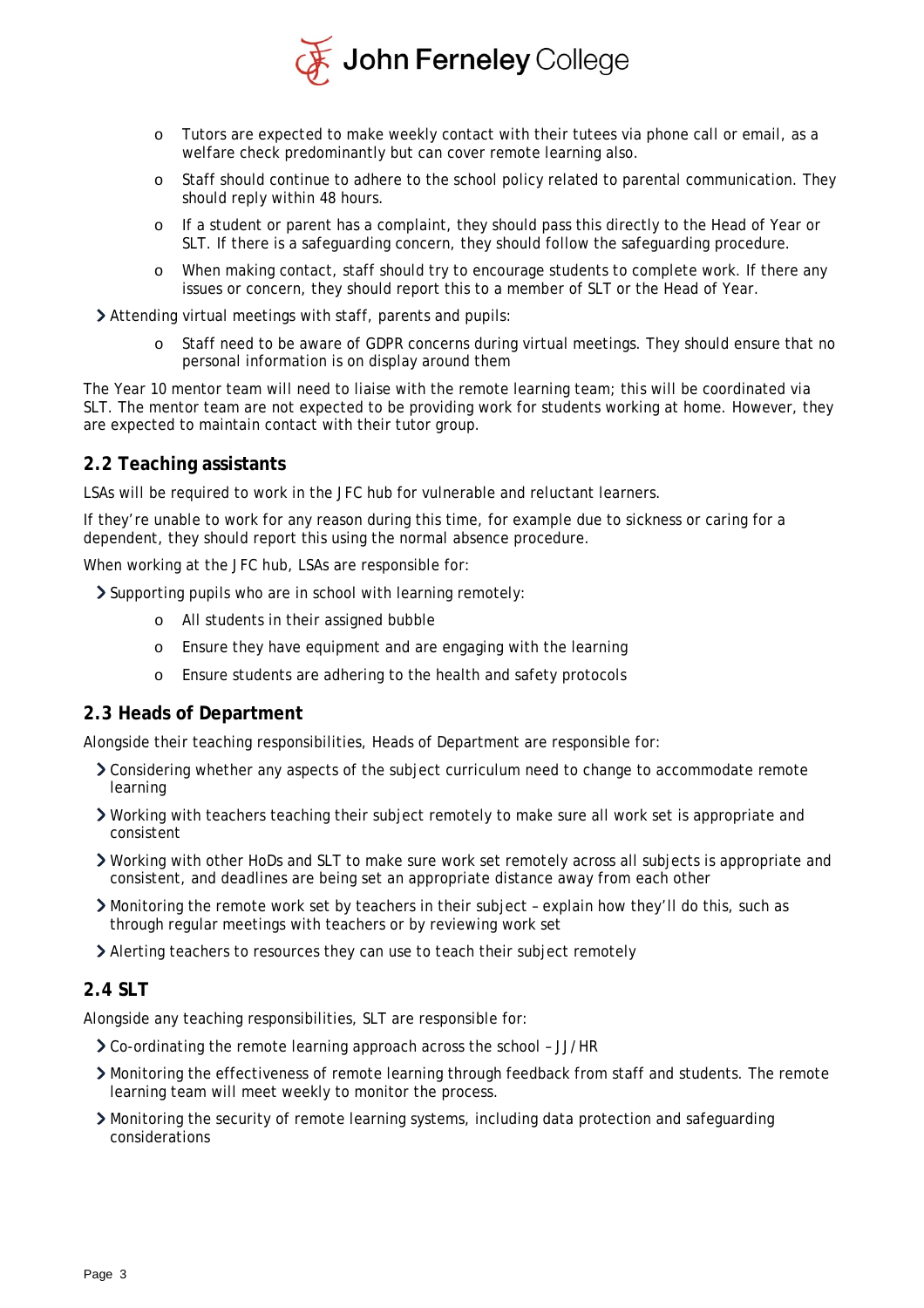

## **2.5 Designated safeguarding lead**

> See Safeguarding policy and amendments.

## **2.6 IT staff**

IT staff are responsible for:

Insert details, such as:

- Fixing issues with systems used to set and collect work
- Helping staff and parents with any technical issues they're experiencing
- Reviewing the security of remote learning systems and flagging any data protection breaches to the data protection officer
- Assisting pupils and parents with accessing the internet or devices

#### **2.7 Pupils and parents**

Staff can expect pupils learning remotely to:

- Be contactable during the school day although consider they may not always be in front of a device the entire time
- > Complete work to the deadline set by teachers
- Seek help if they need it, from teachers or teaching assistants
- Alert teachers/tutors if they're not able to complete work

Staff can expect parents with children learning remotely to:

- Make the school aware if their child is sick or otherwise can't complete work
- Seek help from the school if they need it if you know of any resources staff should point parents towards if they're struggling, include those here
- **>** Be respectful when making any complaints or concerns known to staff

#### **2.8 Governing board**

The governing board is responsible for:

- Monitoring the school's approach to providing remote learning to ensure education remains as high quality as possible
- Ensuring that staff are certain that remote learning systems are appropriately secure, for both data protection and safeguarding reasons

## <span id="page-3-0"></span>**3. Who to contact**

If staff have any questions or concerns about remote learning, they should contact the following individuals:

- Issues in setting work talk to the relevant HoD or SLT
- Issues with behaviour talk to the relevant head of year or SLT
- Issues with IT talk to IT staff/log a concern via the help desk
- Issues with their own workload or wellbeing talk to their line manager
- Concerns about data protection talk to the data protection officer (Jason McGeough)
- Concerns about safeguarding talk to a DSL (LMH/EP/RT or Student Managers)